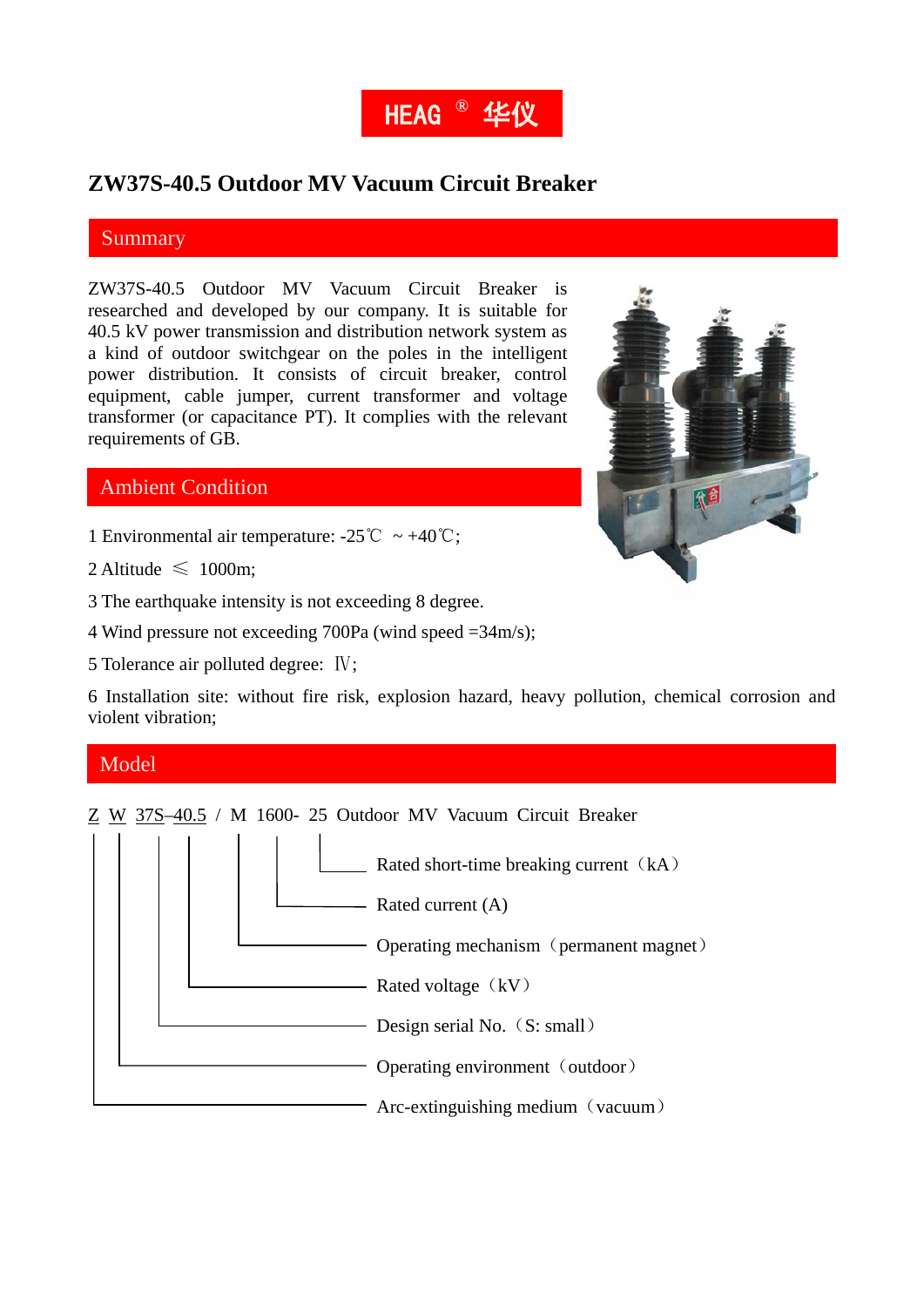### Technical Parameters

#### 5.1 Rated parameters of the switch

| No.            | Item                                | Unit         | <b>Technical parameters</b> |
|----------------|-------------------------------------|--------------|-----------------------------|
| 1              | Rated voltage                       | kV           | 40.5                        |
| $\overline{2}$ | Rated current                       | A            | 1600                        |
| 3              | Rated frequency                     | Hz           | 50                          |
| $\overline{4}$ | Power frequency withstand voltage   | kV           | 95                          |
| 5              | Lightning impulse withstand voltage | kV           | 185                         |
| 6              | Rated thermal stability current     | kA/S         | 25/4                        |
| 7              | Rated dynamic current               | kA/S         | 63/0.3                      |
| 8              | Loop resistance                     | $\mu \Omega$ | $\leq 40$                   |
| 9              | Mechanical life                     | time         | 10000                       |
| 10             | Protection grade                    |              | IP <sub>66</sub>            |

5.2 Parameters of the CB

| No.            | Item                                                   | Unit | <b>Technical parameters</b> |
|----------------|--------------------------------------------------------|------|-----------------------------|
| $\mathbf{1}$   | Clearance between<br>open<br>contacts                  | mm   | $17 \pm 1$                  |
| 2              | Contact overtravel                                     | mm   | $4.5 \pm 1$                 |
| 3              | Average closing speed                                  | m/s  | $1.0 \pm 0.3$               |
| $\overline{4}$ | Average opening speed                                  | m/s  | $16+0.3$                    |
| 5              | Closing $\&$ opening synchronism of the<br>three-phase | ms   | $\leq$ 3                    |
| 6              | Closing trip time                                      | ms   | $\leq$ 3                    |
| $\tau$         | Closing time                                           | ms   | $\leq 60$                   |
| 8              | Opening time                                           | ms   | $\leq$ 45                   |
| 9              | Mechanical life                                        | time | 10000                       |

## Main Feature

1. The product adopts three poles structure, three embedded poles are packed in a mechanism case together.

2. The enclosure of embedded poles is high quality outdoor epoxy resin, adopt advanced casting process, with the characteristic of prevent condensation aging, high temperature resistant, cold resistant, etc.. Avoid the imperfection and problems of  $SF<sub>6</sub>$  switch and oil switch. Reach free maintenance level.

3. The body of mechanism case is made of high quality stainless steel plate bending forming, adopting mature welding and sealing process, to ensure that inside the switch is without